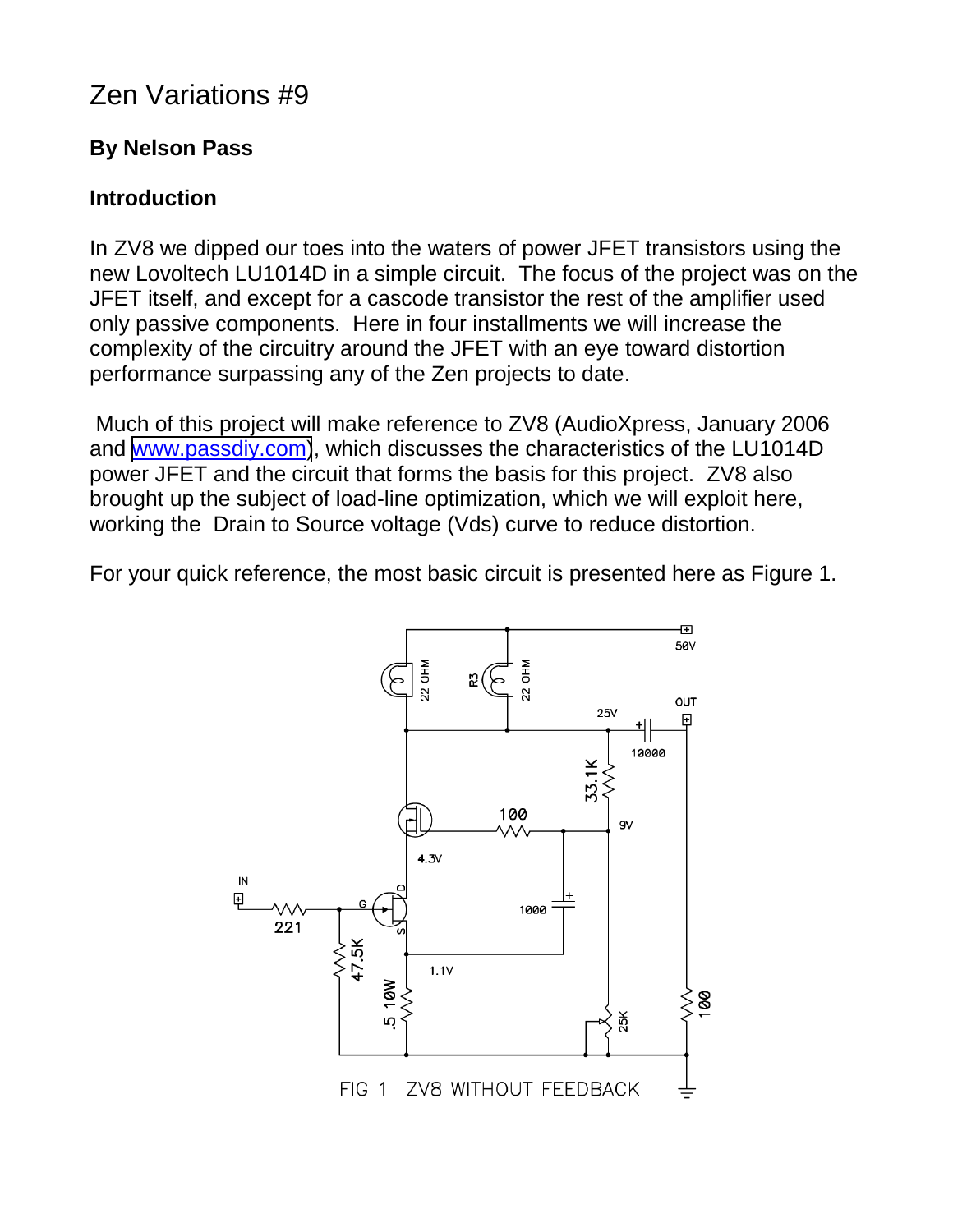#### **Installment 1 – Supply Filter and Constant Current Source**

We bias ZV8 with a pair of light bulbs, whose resistance offers about 11 ohms and delivers about 2.2 amps to the gain transistor. This has three drawbacks:

- 1) It is inefficient the power supply must have about 50% higher voltage than the amplifier's peak output.
- 2) The light bulb resistances parallel the load, so that an 8 ohm load looks like 4.6 ohms, making the gain device work nearly twice as hard and raising the distortion.
- 3) It has poor power supply noise rejection a portion of the noise in the power supply comes through the light bulbs to the output.

First, we will put in an active supply filter to reduce power supply noise and turnon thump. Then we will replace the light bulbs with a 2 amp constant current source. It will not glow warmly on cold winter evenings, but it will draw less current, deliver about 50% more power, and has lower distortion and noise.

Figure 2 shows the replacement of the two light bulbs with the supply filter and the constant current source. Q4 is set up as a capacitance multiplier whose C3 and R8 time constant is set to 5 seconds. At this charge rate, the circuit will see minimal supply ripple and have a low turn-on transient. The supply voltage appearing on the Drain of Q3 enjoys some additional passive filtering from C2 and C6. Q4 drops about 4 volts off the supply, so that a 50V unregulated rail delivers about 46 volts at the Drain of Q3 (*Voltages in all schematics are approximate)*. We could DC stabilize the supply with zener diodes across C3, but that would make it more difficult to have such a slow turn-on, so we will use the constant current source to DC stabilize the bias current.

The constant current source is formed by N channel Mosfet Q3 controlled by NPN transistor Q5. We make use of the physical constant of the PN junction of the Base-Emitter voltage of Q5 for a reference, and the circuit works to maintain about .66 volts across the resistors R4 through R6, which makes for a constant current of 2 amps. R10 through R13 are there to provide a relatively constant bias current for the Collector of Q5, with C4 bootstrapping from the output.

There are few other changes to the circuit of Figure 1, but you will note the addition of an *audiophile-approved* bypass capacitor on the output, and variability in the value of R3. Later we will see that that this value can be used to optimize the performance around the characteristics of individual JFETs.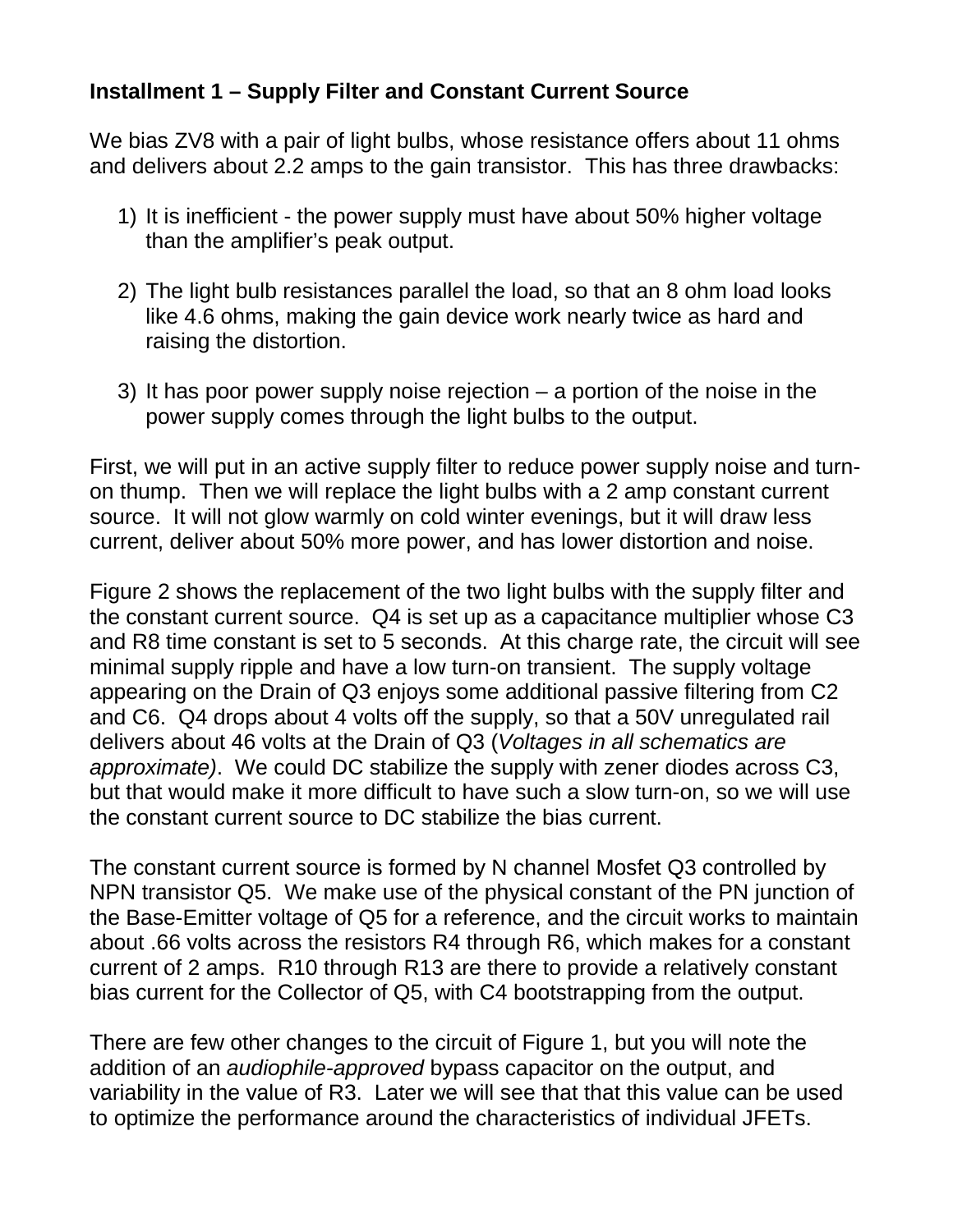

In Figure 2 we trim the value of P1 for a Drain voltage of one-half the supply voltage by adjusting the Vds of the JFET – if the voltage on the Drain of Q3 is 46 volts, then we want about 23 volts on the Drain of Q2. With the appropriate value for R3 (approximately 2 ohms) we will see minimum distortion and a Vds across the JFET Q1 of 2 to 3 volts. This comes out to about 4 to 6 watts dissipation for the device.

This particular circuit is a transconductance amplifier, that is to say a current source whose output impedance is mostly determined by the 100 ohm output resistor R7. To lower the output impedance we will later apply some negative feedback.

Figure 3 shows the comparative performance of the circuits of Figure 1 and 2, and we see an immediate distortion reduction by about half. What is less clear is that the light bulb version is clipping at about 10% distortion at 10 watts, while the current source circuit clips comparably at about 20 watts.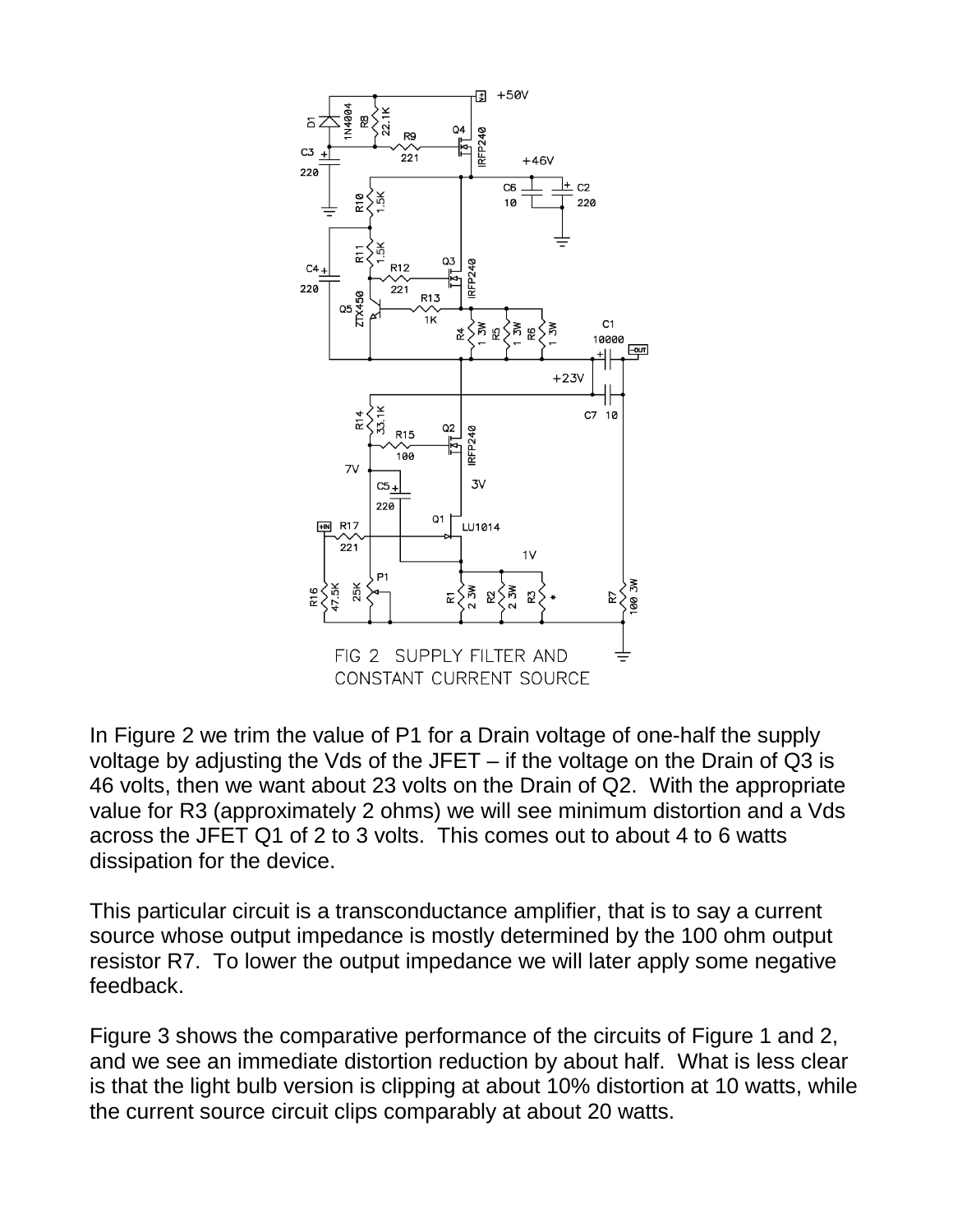

#### **Installment 2 – Cascode Modulation**

In ZV8 we spent some time discussing the triode-like character of the power JFET at low voltages, where both the transconductance and "plate" (Vds) characteristics show exponential behaviour. With such a device, you can exploit distortion cancellation by carefully choosing the load line of operation so that the variation in gain versus current is cancelled against the gain versus voltage so that the distortion of the device is dramatically reduced.

This phenomenon was only discussed in ZV8, and here is where we will put it to use. In many examples, correctly varying the Vds versus Ids (Drain-Source current) in the JFET would involve more complex circuitry, but on this rare occasion Mother Nature does us a favor. The optimal voltage variation can be had across resistors R1 – R3 which are coincidentally close to the value selected to give the JFET the correct DC self-biased value at 2 amps.

In Figure 2 C5 is placed so that the AC voltage at the Source of Q2 tracks the Source of Q1, holding the Vds of Q1 at a relatively constant DC value of about 2 to 3 volts. This is classic cascode operation. But a truly constant Vds for Q1 is not the lowest distortion load line for the device. Because we want to cancel two nonlinear characteristics, the optimal Vds across Q1 will be DC plus a finite AC voltage at around -600 mV per amp, which was determined by testing at 1 watt. In figure 4 we achieve this by grounding one leg of C5 - the simplest change imaginable. Figure 5 shows the difference.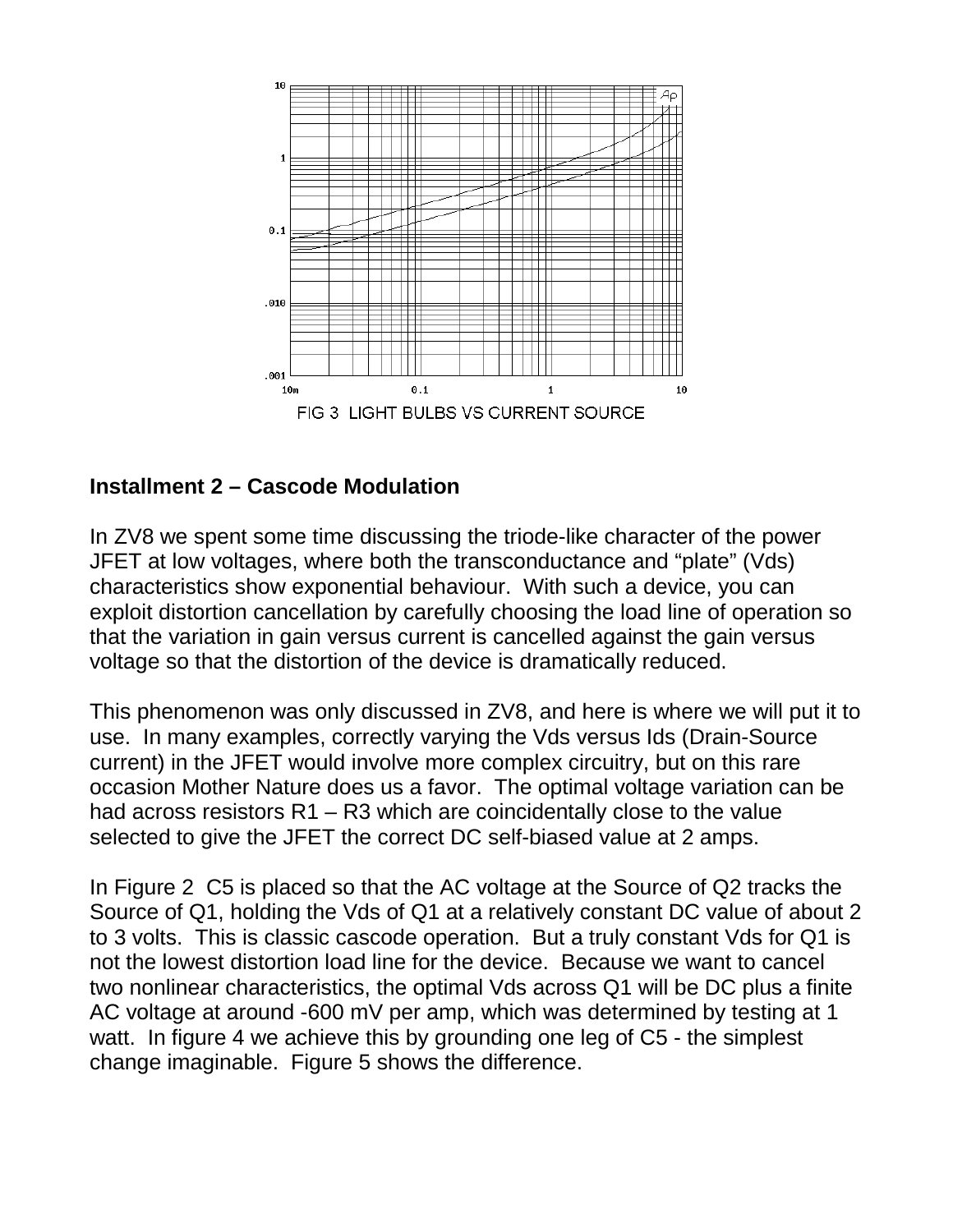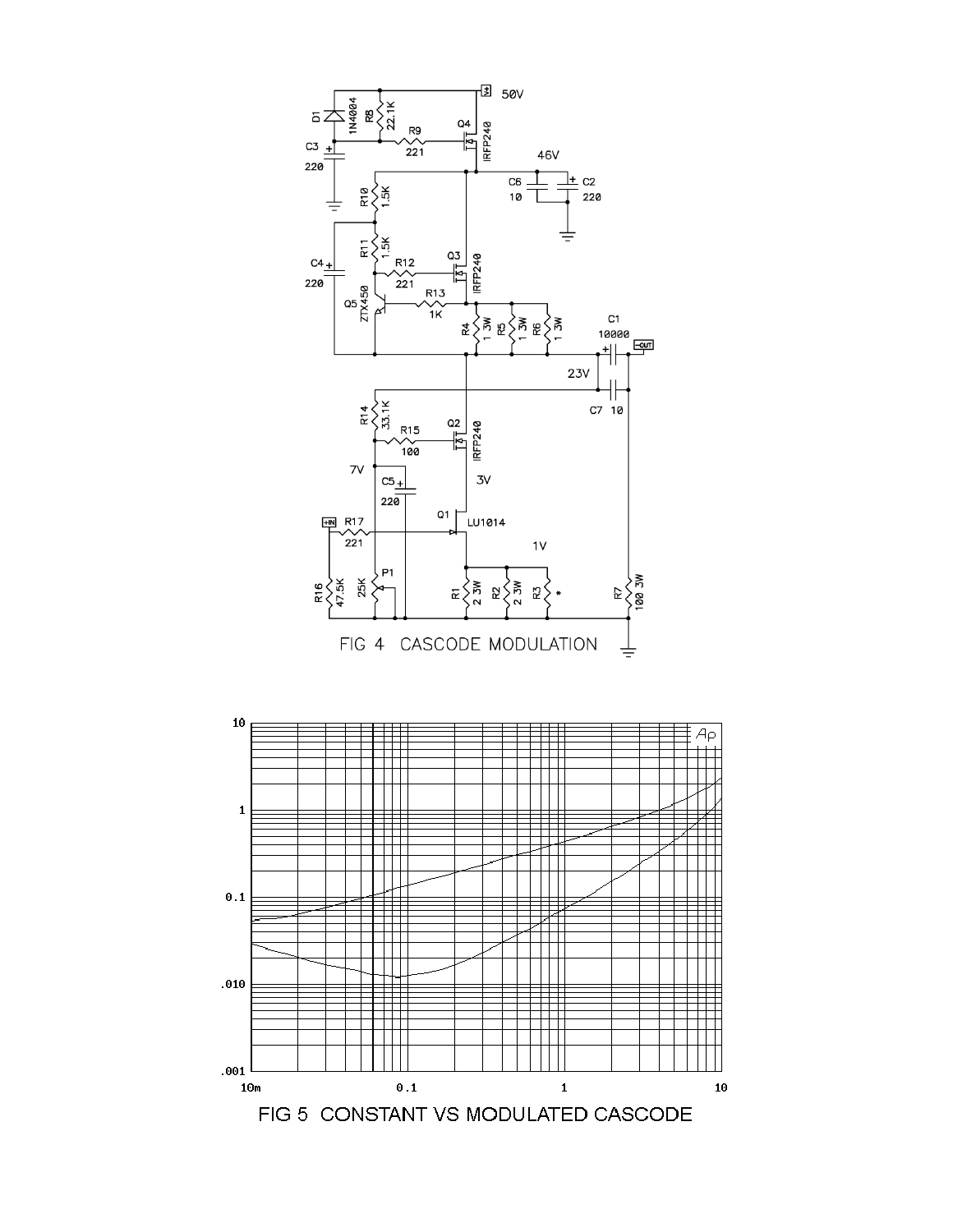#### **Installment 3 – Negative Feedback**

The first two alterations improve the 1-watt performance by an order of magnitude, but it's still a current source. You might elect to stop here if a current source meets your needs. If you want a damping factor, we will apply some loop feedback, as seen in Figure 6.



Figure 6 is different from Figure 4 with R16, R17 and C8 forming a negative feedback loop. Like most of its Zen predecessors, ZV9 uses feedback to lower the output impedance. Roughly, R17 divided by R16 determines the gain and R16 determines the input impedance. With the values shown we use about 10 dB of feedback to get a damping factor of about 3 and a distortion reduction of about half. C8 imposes a small amount of compensation that makes the square wave look good. Figure 7 shows the comparison with and without feedback. Note that the improvement is not uniform – with simple low feedback circuits it often is not.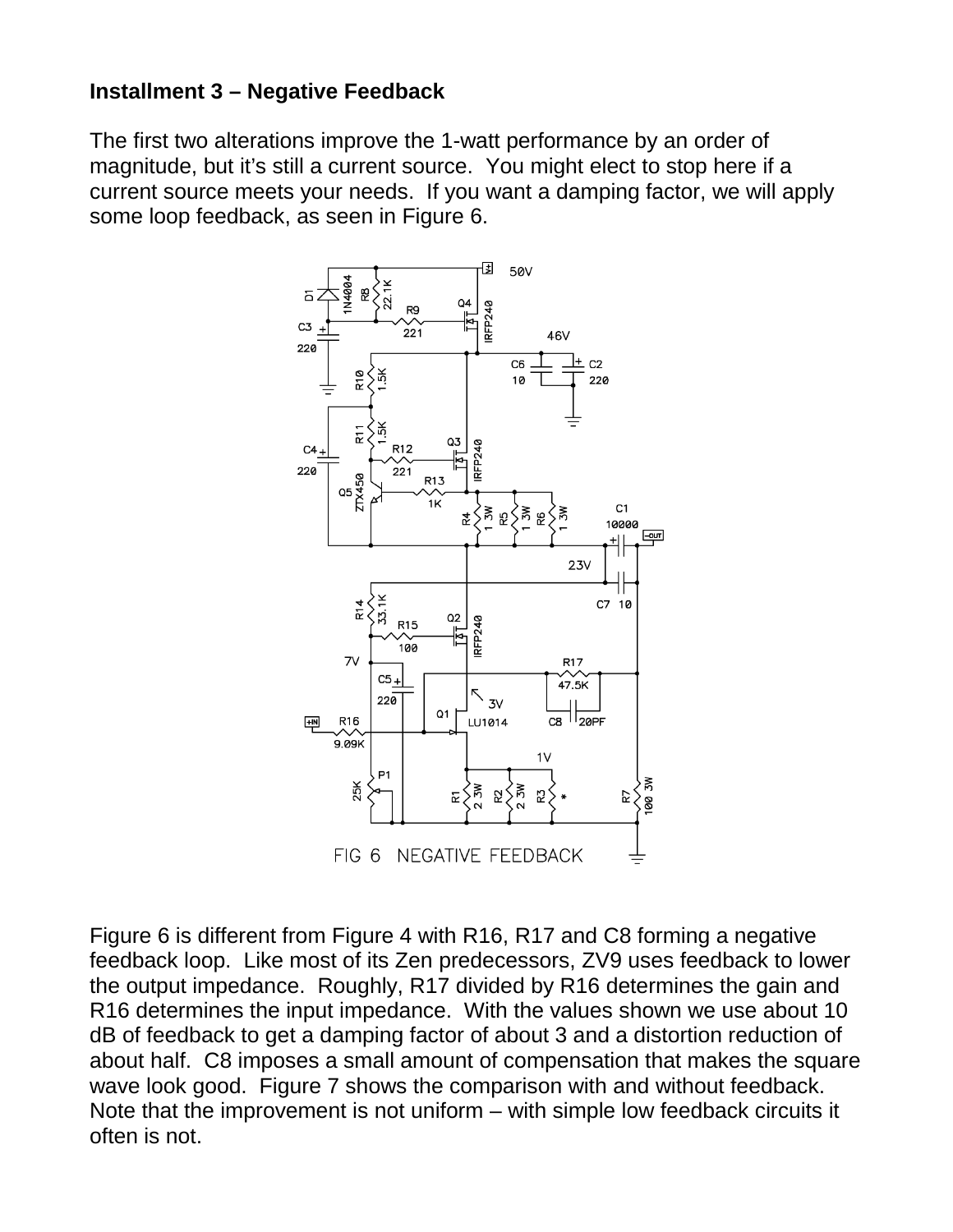

## **Installment 4 – The Aleph Current Source**

Those familiar with ZV4 will probably figure out why I chose the particular current source of Figure 2 - it easily converts to the non-constant current source used in the Aleph series of amplifiers and as described in patent # 5,710,522.

ZV4 describes this current source in greater detail, but referring to Figure 8, the current source has the addition of C9, R18 and R19 that set the current source AC value to track an arbitrary fraction of the output. Usually we set this value around 50%, and we can use it to "ghost" the complex load impedance at a negative multiple of the load value. With the values chosen in Figure 8, an 8 ohm load would look like 16 ohms to the JFET gain device. By raising the apparent load impedance, the current source lowers the distortion of Q1 while still leaving it in control of the output. With tubes, variations of this idea have been called SRPP and SEPP output stages, although the distinction between an input and output stage is somewhat blurred in a single stage amplifier.

At one watt, the improvement is a factor of about 5, and at 10 watts a factor of about 10. Because the current source increases the open loop gain by about 6 dB, the damping factor jumps up to about 6, and the output gain goes up about a decibel or so. As the open loop gain is still finite, the input impedance is higher than the input resistor R16 at about 10 Kohm. The -3 dB bandwidth of the circuit is about 1 Hz to 80 KHz.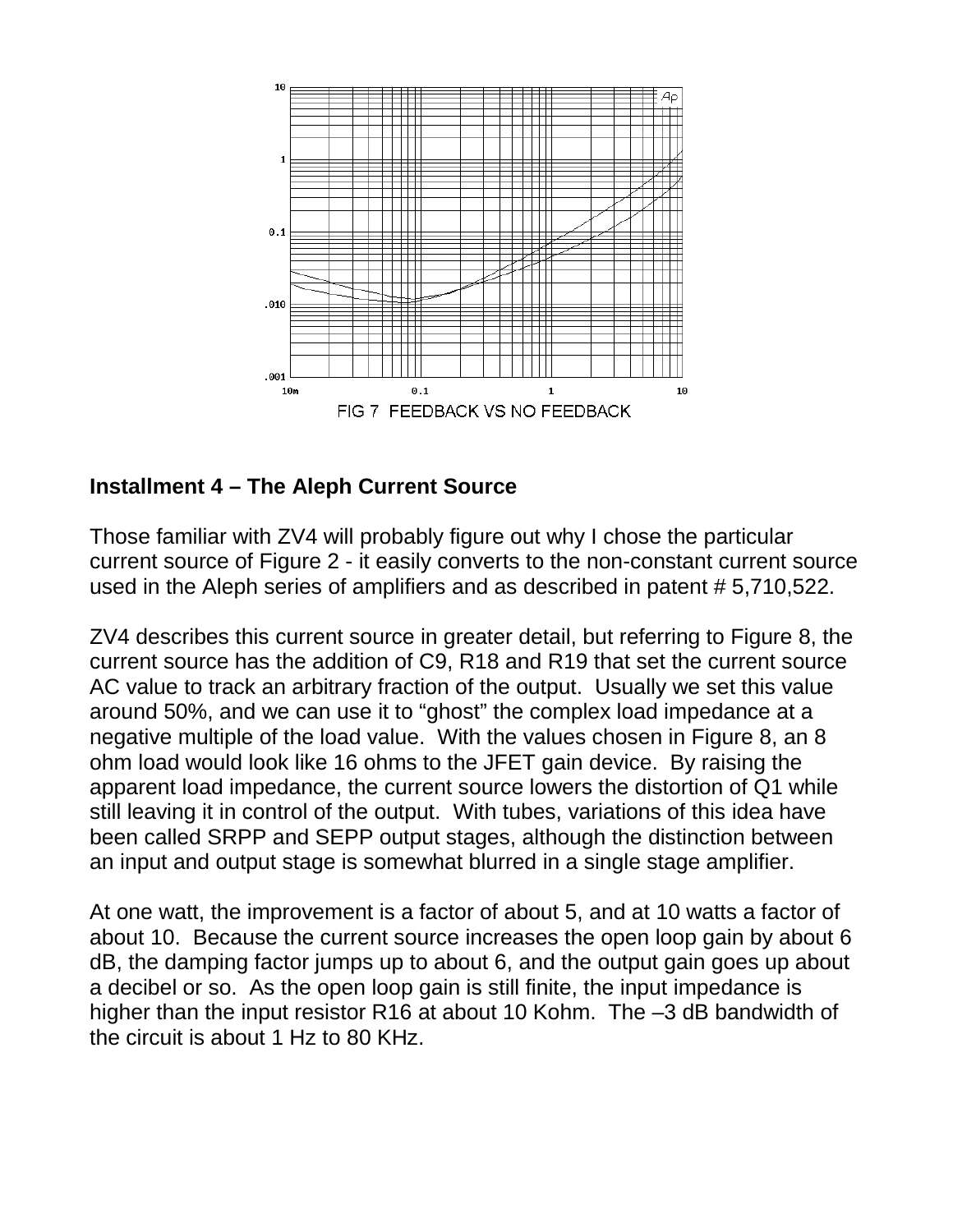

Figure 9 shows the performance difference with and without the two resistors and capacitor that enable the Aleph current source at about 50% gain.

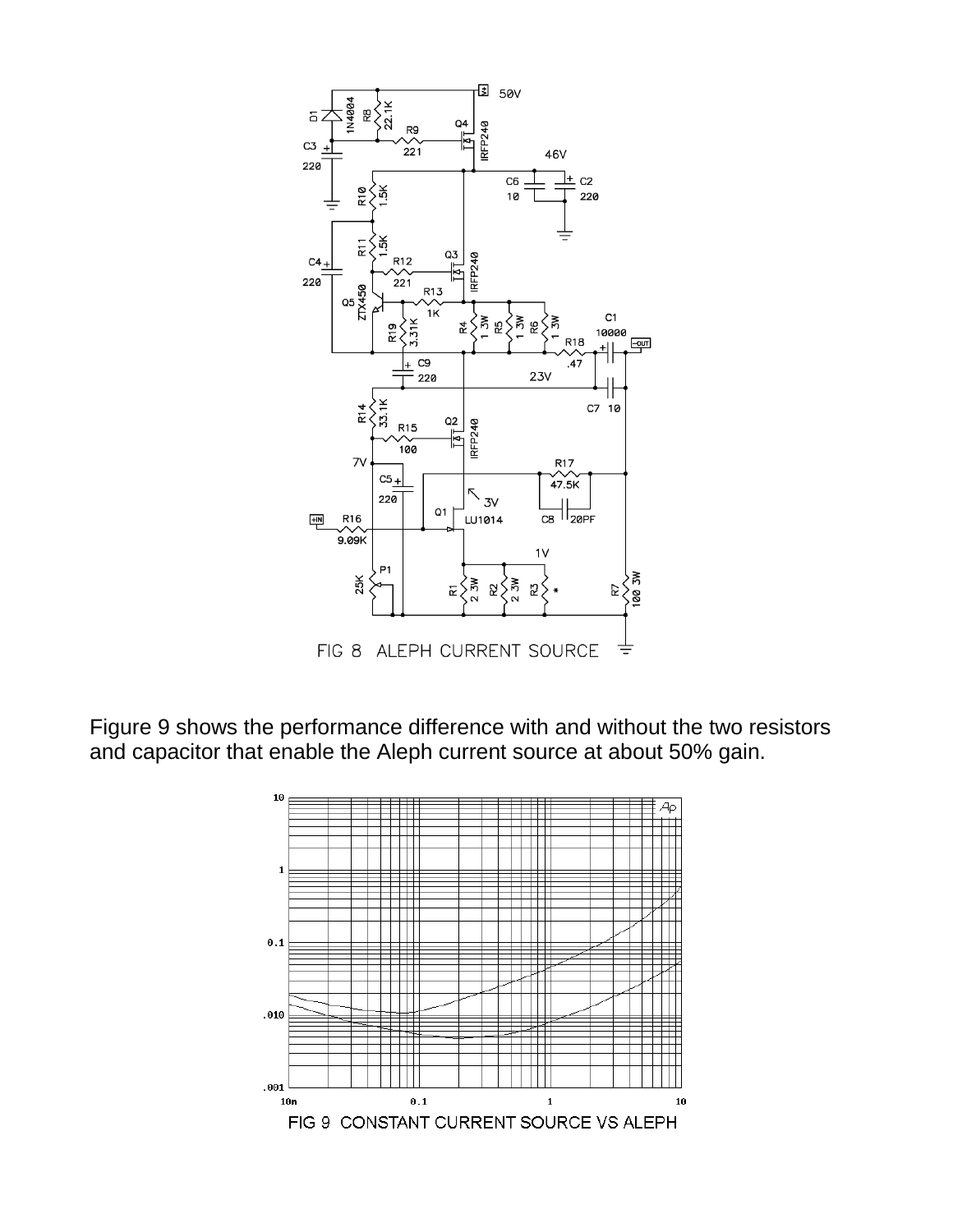## **A Few Construction Notes**

I made reference to choosing the value of R3 to get the lowest distortion. The best way to do this is to use a 5 ohm power potentiometer and measure the distortion for lowest possible value while adjusting P1 for output DC. This requires a distortion analyzer. Tweaking the various resistor values in the amplifier, I have seen 1-watt distortion as low as .003% at 1 watt.

Since most of you don't have a distortion analyzer, I have an alternate method of determining the value of R3 based on the Vgs value of the Lovoltech LU1014 JFET in the test setup of figure 10. Using a 3 volt supply capable of greater than an amp, measure the Vgs of the device while the transistor case is still near room temperature. Most of them will sit between 1.0 and 1.1 volts, and you can use the graph to estimate the best value of R3 usually between 1 and 3 ohms.



FIG 10 Vgs TEST AND VALUE OF R3 vs Vgs

As yet another alternative if you don't want to test the devices, I recommend that you simply select R3 so that the Vds of the JFET in the amplifier is 2.5 volts with the output DC figure of 23 volts. More often than not, this is close to the sweet spot.

This amplifier idles at about 100 watts per channel, which means that each channel needs a heat sink rated at .25 deg C. per watt. The Lovoltech LU1014D requires significant heat sinking also, as will operate at 4 to 6 watts continuously. Because of the high dissipation on Q2 and Q3, I recommend mica insulators with thermal grease.